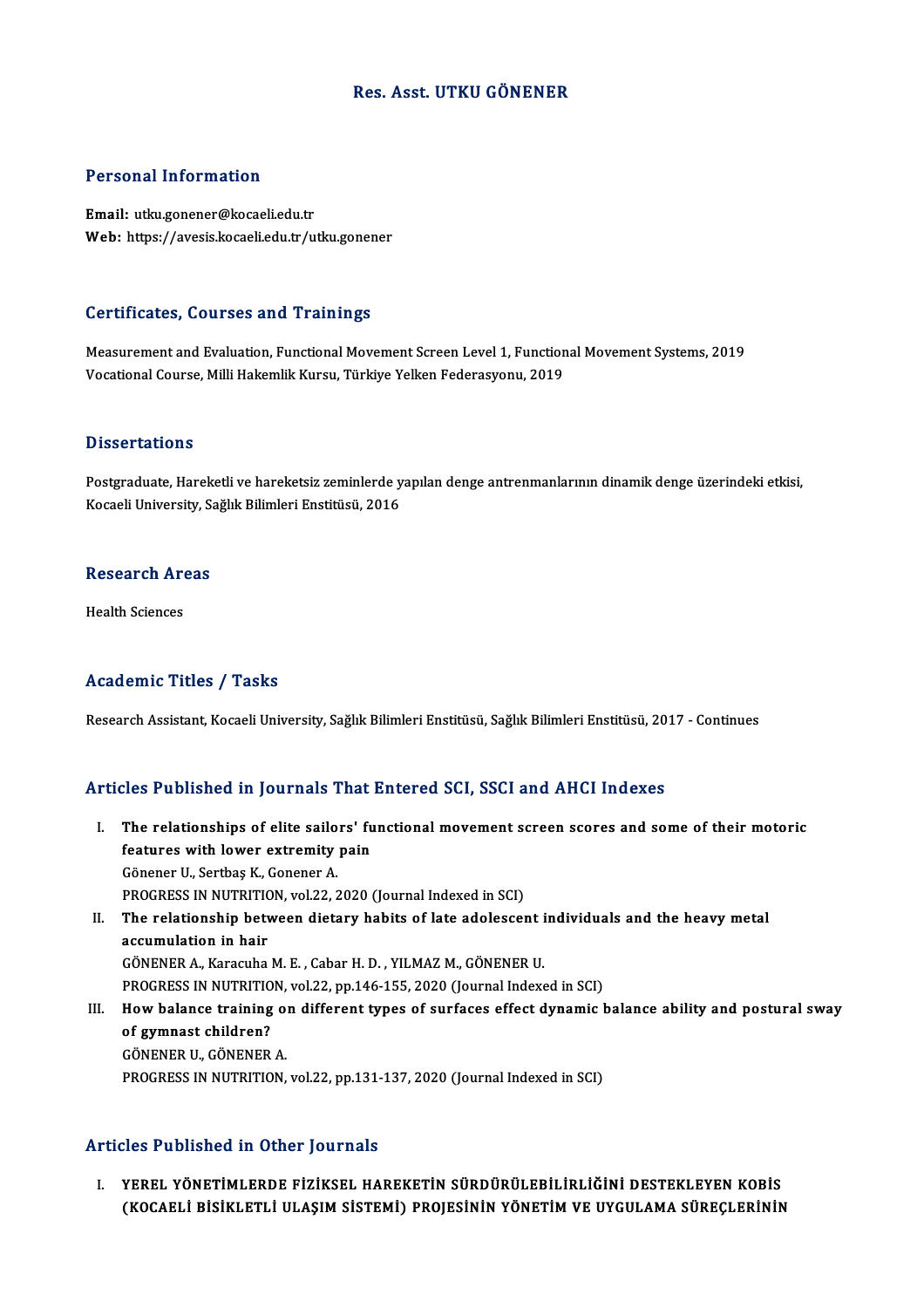İNCELENMESİ Altuntaş T., Sertbaş K., Gönener U., Uzuner M. E., Gönener A., Bahadır T. K. Sinop Üniversitesi Sosyal Bilimler Dergisi, vol.4, no.1, pp.277-296, 2020 (National Refreed University Journal) Altuntaş T., Sertbaş K., Gönener U., Uzuner M. E. , Gönener A., Bahadır T. K.<br>Sinop Üniversitesi Sosyal Bilimler Dergisi, vol.4, no.1, pp.277-296, 2020 (National Refreed University Journal)<br>II. Investigation of social medi Sinop Üniversitesi Sosyal Bilimler Dergisi, vol.4, no.1, pp.277<br>Investigation of social media usage and sports brand<br>Kocoglu B., Sertbaş K., Gönener U., Uzuner M. E. , Gönener A.<br>Journal of Physical Education and Sport vol Investigation of social media usage and sports brand preferences of kocaeli university student<br>Kocoglu B., Sertbaş K., Gönener U., Uzuner M. E. , Gönener A.<br>Journal of Physical Education and Sport, vol.20, pp.839-847, 2020 Kocoglu B., Sertbaş K., Gönener U., Uzuner M. E. , Gönener A.<br>Journal of Physical Education and Sport, vol.20, pp.839-847, 2020 (Refereed Journals of Other Institutions)<br>III. 13-15 YAŞ GRUBU ERKEK YÜZÜCÜLERDE 8 HAFTALIK CO Journal of Physical Education and Spo<br>13-15 YAŞ GRUBU ERKEK YÜZÜC<br>METRE PERFORMANSINA ETKİSİ<br>CÖNENEP A DEMİRCİ D. CÖNENEP 13-15 YAŞ GRUBU ERKEK YÜZÜCÜLERDE 8 HAFTALI<br>METRE PERFORMANSINA ETKİSİ<br>GÖNENER A., DEMİRCİ D., GÖNENER U., ÖZER B., YILMAZ O.<br>Spertif Balası Sper ve Fğitim Bilimleri Dergisi, po 1, pp.29.2. METRE PERFORMANSINA ETKİSİ<br>GÖNENER A., DEMİRCİ D., GÖNENER U., ÖZER B., YILMAZ O.<br>Sportif Bakış: Spor ve Eğitim Bilimleri Dergisi, no.1, pp.29-37, 2017 (Other Refereed National Journals) GÖNENER A., DEMİRCİ D., GÖNENER U., ÖZER B., YILMAZ O.<br>Sportif Bakış: Spor ve Eğitim Bilimleri Dergisi, no.1, pp.29-37, 2017 (Other Refereed National Journals<br>IV. The effect of 8-week thera-band exercises on male swimmers' Sportif Bakış: S<br><mark>The effect of</mark><br>performance<br>CÖNENER A. C The effect of 8-week thera-band exercises on male sw<br>performance<br>GÖNENER A., GÖNENER U., YILMAZ O., HOROZ T., DEMİRCİ D.<br>Journal of Human Sciences vol.14, no.4, nn.1, 6, 2017 (Before performance<br>GÖNENER A., GÖNENER U., YILMAZ O., HOROZ T., DEMİRCİ D.<br>Journal of Human Sciences, vol.14, no.4, pp.1-6, 2017 (Refereed Journals of Other Institutions)<br>NEW ARROACHES IN SPORT ENCINEERING EXAMINATION OF HEEA STA GÖNENER A., GÖNENER U., YILMAZ O., HOROZ T., DEMIRCI D.<br>Journal of Human Sciences, vol.14, no.4, pp.1-6, 2017 (Refereed Journals of Other Institutions)<br>V. NEW APPROACHES IN SPORT ENGINEERING EXAMINATION OF UEFA STADIUM CRI **Journal of Human Science<br>NEW APPROACHES IN:<br>GÖNENER U., SERTBAŞ K.<br>SCIENTIEIC PEPOPT PUVS** NEW APPROACHES IN SPORT ENGINEERING EXAMINATION OF UEFA STADIUM CRITERIA<br>GÖNENER U., SERTBAŞ K.<br>SCIENTIFIC REPORT PHYSICAL EDUCATION AND SPORT, vol.21, no.2017, pp.142-146, 2017 (Refereed Journals of<br>Other Institutione) GÖNENER U., SERT<br>SCIENTIFIC REPOR<br>Other Institutions)<br>Determination of SCIENTIFIC REPORT PHYSICAL EDUCATION AND SPORT, vol.21, no.2017, pp.142-146, 2017 (R<br>Other Institutions)<br>VI. Determination of Physical Self-Perceptions of Turkish NationalFreestyle Wrestlers<br>GÖNENER A VILMAZ O GÖNENER IL R Other Institutions)<br>Determination of Physical Self-Perception:<br>GÖNENER A., YILMAZ O., GÖNENER U., DAMA Z.<br>International Journal of Science Gulture and Spe International Journal of Science Culture and Sport, vol.5, no.2, pp.95-101, 2017 (Refereed Journals of Other Institutions) GÖNENER A., YILMAZ O., GÖNENER U., DAMA Z. International Journal of Science Culture and Sport, vol.5, no.2, pp.95-101, 2017 (Refereed Journals of Other<br>Institutions)<br>VII. Okul Öncesi Dönemde Motor Gelişime Yönelik Hareket Eğitimi ve Oyun Çalışmalarının İçerik Anali Institutions)<br>Okul Öncesi Dönemde Motor Geli:<br>ŞENTÜRK U., YILMAZ A., GÖNENER U.<br>Sper Vänetimi ve Bilgi Telmelejileri, v Okul Öncesi Dönemde Motor Gelişime Yönelik Hareket Eğitimi ve Oyun Çalışmalarının İç<br>ŞENTÜRK U., YILMAZ A., GÖNENER U.<br>Spor Yönetimi ve Bilgi Teknolojileri, vol.10, no.2, pp.4-12, 2015 (Other Refereed National Journals)<br>Sı ŞENTÜRK U., YILMAZ A., GÖNENER U.<br>Spor Yönetimi ve Bilgi Teknolojileri, vol.10, no.2, pp.4-12, 2015 (Other Refereed National Journa<br>VIII. Sınıf Öğretmenlerinin Oyun ve Fiziki Etkinlikler Dersi İle İlgiliGörüş ve Uygulamala Spor Yönetimi ve Bilgi Teknolojileri, v<br>Sınıf <mark>Öğretmenlerinin Oyun ve Fiz</mark><br>ŞENTÜRK U., YILMAZ A., GÖNENER U.<br>SPOP YÖNETİMİ VE PİL Cİ TEKNOLOJİ Sınıf Öğretmenlerinin Oyun ve Fiziki Etkinlikler Dersi İle İlgiliGörüş ve Uygulamaları<br>ŞENTÜRK U., YILMAZ A., GÖNENER U.<br>SPOR YÖNETİMİ VE BİLGİ TEKNOLOJİLERİ DERGİSİ, vol.10, no.2, pp.22-30, 2015 (Other Refereed National<br>J ŞENTÜRK<br>SPOR YÖN<br>Journals)

## Journals)<br>Books & Book Chapters

- I. Yüzmede Performans Testleri SU & BUOK UNAPTERS<br>Füzmede Performans T<br>GÖNENER A., GÖNENER U.<br>Akademissen Kitabesi 201 Yüzmede Performans Test<br>GÖNENER A., GÖNENER U.<br>Akademisyen Kitabevi, 2019<br>10 12 YAS EPKEK VÜZÜCİ
- Akademisyen Kitabevi, 2019<br>II. 10-12 YAS ERKEK YÜZÜCÜLERE UYGULANAN CORE ANTRENMANLARININ MOTORİK ÖZELLİKLERE VE YÜZME PERFORMANSINA ETKİSİ ARDALIE.,GÖNENERU.

in: Spor ve Rekreasyon Araştırmaları Kitabı 2, , Editor, Çizgi Kitabevi, pp.203-216, 2019

III. THE INVESTIGATION OF THE ACUTE EFFECT OF DIFFERENT FEATURES APPLIED IN THE TENNIS in: Spor ve Rekreasyon Araştırmaları Kitabı 2, , Editor, Çizgi Kitabevi, pp.203-216, 2019<br>THE INVESTIGATION OF THE ACUTE EFFECT OF DIFFERENT FEATURES APPLIED IN THE TENNIS<br>PLAYERS TO FOREHAND AND BACKHAND HITES / TENİS SPO THE INVESTIGATION OF THE ACUTE EFFECT OF DIFFERENT FEATURES APPLIED IN THE TEI<br>PLAYERS TO FOREHAND AND BACKHAND HITES / TENİS SPORCULARINDA UYGULANAN FAI<br>GERDİRMELERİN FOREHAND VE BACKHAND VURUŞLARINA AKUT ETKİSİNİN İNCELE PLAYERS TO FOREHAND AND BACK<br>GERDİRMELERİN FOREHAND VE BA<br>GÖNENER U., GÖNENER A., BAŞARAN B.<br>in: CASE STUDIES IN BUSINESS SPOPTS. GERDİRMELERİN FOREHAND VE BACKHAND VURUŞLARINA AKUT ETKİSİNİN İNCELENMESİ<br>GÖNENER U., GÖNENER A., BAŞARAN B.<br>in: CASE STUDIES IN BUSINESS SPORTS SCIENCES, ANIL GACAR, ÖZGÜR EKİN SUCU, Editor, IJOPEC YAYINLARI,<br>İstanbul an

GÖNENER U., GÖNENER A., 1<br>in: CASE STUDIES IN BUSIN<br>İstanbul, pp.125-131, 2018<br>INVESTIC ATION OF IMBA In: CASE STUDIES IN BUSINESS SPORTS SCIENCES, ANIL GACAR, ÖZGÜR EKİN SUCU, Editor, IJOPEC YAYINLARI,<br>İstanbul, pp.125-131, 2018<br>IV. INVESTIGATION OF IMPACT LEVELS OF SAILING NATIONAL TEAM SPORTS / YELKEN MİLLİ TAKIMI

İstanbul, pp.125-131, 2018<br>INVESTIGATION OF IMPACT LEVELS OF SAILING NATIONAI<br>SPORCULARININ İMGELEME DÜZEYLERİNİN İNCELENMESİ<br>CÖNENER IL GÖNENER A. PARCALLA INVESTIGATION OF IMPACT LEVEL<br>SPORCULARININ İMGELEME DÜZE<br>GÖNENER U., GÖNENER A., PARÇALI A.<br>in: CASE STUDIES IN BUSINESS SPOPTS

GÖNENER U., GÖNENER A., PARCALI A.

SPORCULARININ İMGELEME DÜZEYLERİNIN İNCELENMESI<br>GÖNENER U., GÖNENER A., PARÇALI A.<br>in: CASE STUDIES IN BUSINESS SPORTS SCIENCES, ANIL GACAR, ÖZGÜR EKİN SUCU, Editor, IJOPEC YAYINLARI,<br>İstanbul, pp.119-124, 2018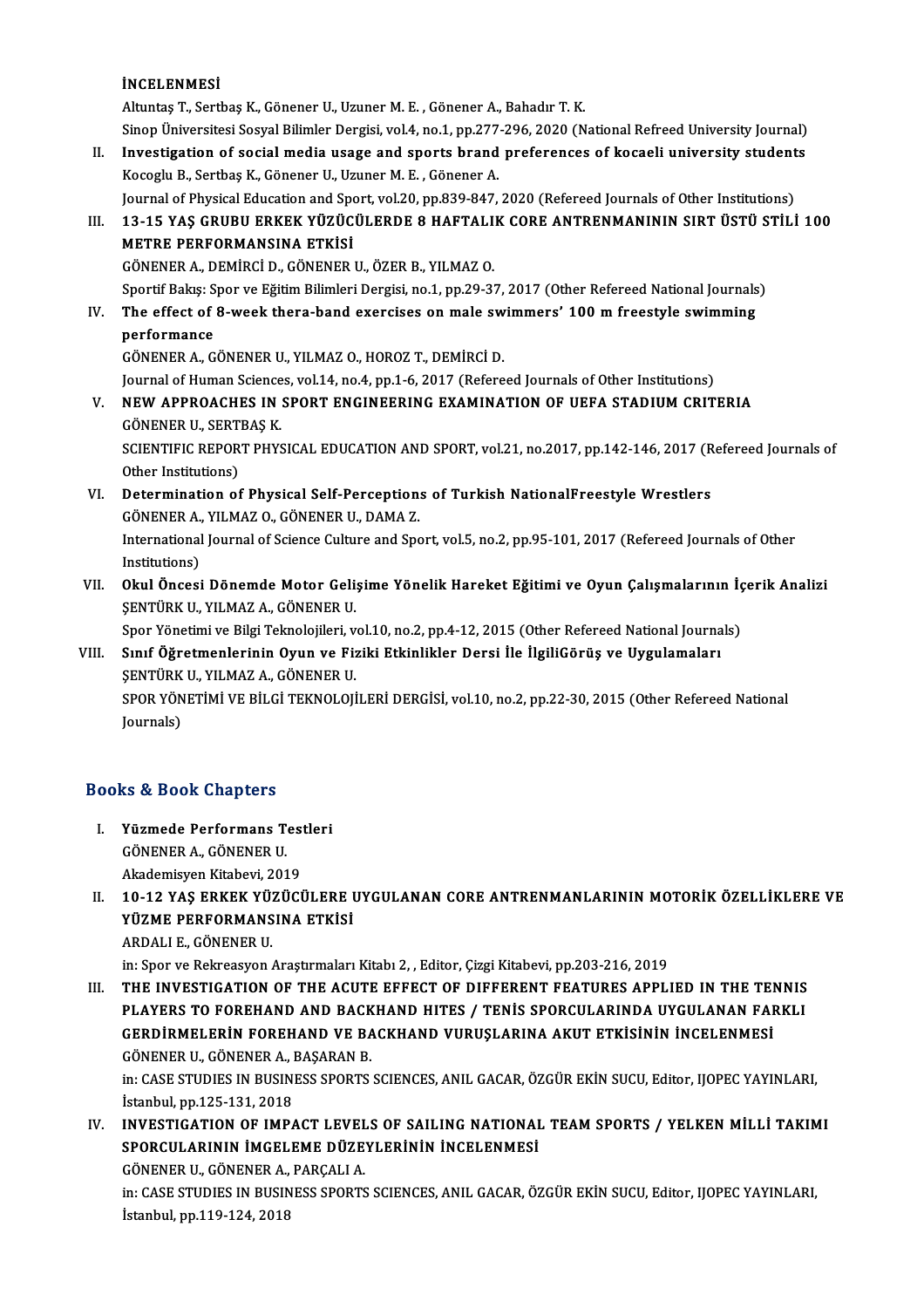V. Evaluation of Sailing Club Coaches And Sailing National TeamCoaches'xx BehaviorBy Sailing Evaluation of Sailing Clu<br>National Team Athletes<br>CÖNENER U. VU MAZ O National Team Athletes<br>GÖNENER U., YILMAZ O.

National Team Athletes<br>GÖNENER U., YILMAZ O.<br>in: CURRENT DEBATES IN EDUCATION VOLUME 5, AKFIRAT,NEJAT O., DONALD, STAUB. F., YAVAŞ GÜRKAN,,<br>Editer HOBEC Younları Landrina an 539, 538, 2017 GÖNENER U., YILMAZ O.<br>in: CURRENT DEBATES IN EDUCATION VOLUME 5, AK<br>Editor, IJOPEC Yayınları, Londrina, pp.529-538, 2017

# Editor, IJOPEC Yayınları, Londrina, pp.529-538, 2017<br>Refereed Congress / Symposium Publications in Proceedings

efereed Congress / Symposium Publications in Proceedings<br>I. Investigation Of The Effect Of Social Media Ads On Business Preferences Of Private Sports and<br>Wellness Conter Members Investigation of The Effect<br>Mellness Center Members<br>ÖZALPÖ SERTRAS K. CÖNEN Investigation Of The Effect Of Social Media A<br>Wellness Center Members<br>ÖZALP Ö., SERTBAŞ K., GÖNENER U., UZUNER M. E.<br>The 12th International Scientific Conference: Educe Wellness Center Members<br>ÖZALP Ö., SERTBAŞ K., GÖNENER U., UZUNER M. E.<br>The 13th International Scientific Conference: Education, Sport And Health, BÜKREŞ, Romania, 08 May 2020<br>Examination Of The Management and Organization ÖZALP Ö., SERTBAŞ K., GÖNENER U., UZUNER M. E.<br>The 13th International Scientific Conference: Education, Sport And Health, BÜKREŞ, Romania, 08 May 2020<br>II. Examination Of The Management and Organization Processes Of Bicycle The 13th International<br>Examination Of The<br>Local Governments<br>ALTUNTAS T. SEPTPA ALTUNTAŞT.,SERTBAŞK.,GÖNENERU.,UZUNERM.E. ,GÖNENERA. 13th Annual International Scientific Conference "EDUCATION, SPORT AND HEALTH, 08 May 2020 ALTUNTAŞ T., SERTBAŞ K., GÖNENER U., UZUNER M. E. , GÖNENER A.<br>13th Annual International Scientific Conference "EDUCATION, SPORT AND HEA<br>III. Yelken Milli Takımı Sporcularının İmgeleme Düzeylerinin İncelenmesi 13th Annual International Scientific Com<br>**Yelken Milli Takımı Sporcularının İ**<br>GÖNENER U., GÖNENER A., PARÇALI A.<br>8. INTERNATIONAL CONCRESS ON CUP GÖNENER U., GÖNENER A., PARÇALI A.<br>8. INTERNATIONAL CONGRESS ON CURRENT DEBATES IN SOCIAL SCIENCES, 28 - 30 September 2018 GÖNENER U., GÖNENER A., PARÇALI A.<br>8. INTERNATIONAL CONGRESS ON CURRENT DEBATES IN SOCIAL SCIENCES, 28 - 30 September 2018<br>IV. Tenis Sporcularında Uygulanan Farklı GerdirmelerinForehand ve Backhand Vuruşlarına Akut<br>Etk 8. INTERNATIONAL CON<br>Tenis Sporcularında I<br>Etkisinin İncelenmesi<br>CÖNENER IL CÖNENER Tenis Sporcularında Uygulanan Far<br>Etkisinin İncelenmesi<br>GÖNENER U., GÖNENER A., BAŞARAN B.<br>9. INTERNATIONAL CONCRESS ON CURI Etkisinin İncelenmesi<br>GÖNENER U., GÖNENER A., BAŞARAN B.<br>8. INTERNATIONAL CONGRESS ON CURRENT DEBATES IN SOCIAL SCIENCES, 28 - 30 September 2018<br>The Effect of Plyometric Trainings with Medicine Pall on Some Meter and Anthr GÖNENER U., GÖNENER A., BAŞARAN B.<br>8. INTERNATIONAL CONGRESS ON CURRENT DEBATES IN SOCIAL SCIENCES, 28 - 30 September 2018<br>7. The Effect of Plyometric Trainings with Medicine Ball on Some Motor and Anthropometric Features<br> **8. INTERNATIONAL CON<br>The Effect of Plyomet<br>of Basketball Players<br>CÖNENER U. CÖNENER** GÖNENERU.,GÖNENERA.,KONGEL E.E. 5th International Conference on Humanities and Educational Research, 10 - 12 August 2018 GÖNENER U., GÖNENER A., KONGEL E. E.<br>5th International Conference on Humanities and Educational Research, 10 - 12 August 2018<br>VI. Evaluation of Sailing Club Coaches and National Team Coaches' Behavior by Sailing Nation **5th Intern<br>Evaluatio<br>Athletes<br>CÖNENER** Evaluation of Sailing<br>Athletes<br>GÖNENER U., YILMAZ O.<br>6 International Congress 6.<br>19. GÖNENER U., YILMAZ O.<br>6.International Congress on Current Debates in Social Sciences, İstanbul, Turkey, 14 - 16 December 2017 GÖNENER U., YILMAZ O.<br>6.International Congress on Current Debates in Social Sciences, İstanbul, Turkey, 14 - 16 I<br>VII. The effect of regular bodyweight training on freestyle swimming performance<br>CÖNENER A. CÖNENER II. AKÇÜ 6.International Congress on Current<br>The effect of regular bodyweight<br>GÖNENER A., GÖNENER U., AKGÜN S.<br>10th Annual International Conference The effect of regular bodyweight training on freestyle swimming performance<br>GÖNENER A., GÖNENER U., AKGÜN S.<br>10th Annual International Conference: Physical Education, Sport and Health, Pitesti, Pitesti, Romania, 23 - 24<br>Na GÖNENER A., GÖNENER U., AKGÜN S.<br>10th Annual International Conferenc<br>November 2017, vol.21, pp.137-142<br>Determination of the state anxie 10th Annual International Conference: Physical Education, Sport and Health, Pitesti, Pitesti, R<br>November 2017, vol.21, pp.137-142<br>VIII. Determination of the state anxiety of sailing athletes before the regional Regatta<br>CÖN November 2017, vol.21, pp.137-142<br>Determination of the state anxiety of sailing athletes before the regional Regatta<br>GÖNENER A., GÖNENER U., YILMAZ O., KABAKÇIOĞLU Y. Determination of the state anxiety of sailing athletes before the regional Regatta<br>GÖNENER A., GÖNENER U., YILMAZ O., KABAKÇIOĞLU Y.<br>10th Annual International Conference: Physical Education, Sport and Health, Pitesti, Pite GÖNENER A., GÖNENER U., YILMAZ C<br>10th Annual International Conferenc<br>November 2017, vol.21, pp.146-148<br>The effects of dynamis stratshing 10th Annual International Conference: Physical Education, Sport and Health, Pitesti, Pitesti, Romania, 23 - 24<br>November 2017, vol.21, pp.146-148<br>IX. The effects of dynamic stretching exercises on the flexibility and vertic November 2017, vol.<br>The effects of dyna<br>basketball players The effects of dynamic stretching<br>basketball players<br>GÖNENER A., GÖNENER U., GÜMÜŞ A.<br>10th Annual International Conference basketball players<br>GÖNENER A., GÖNENER U., GÜMÜŞ A.<br>10th Annual International Conference: Physical Education, Sport and Health, Pitesti, Pitesti, Romania, 23 - 24 GÖNENER A., GÖNENER U., GÜMÜŞ A.<br>10th Annual International Conference<br>November 2017, vol.21, pp.132-136<br>NEW APPROACHES IN SPORT EN 10th Annual International Conference: Physical Education, Sport and Health, Pitesti, Pitesti, Romania,<br>November 2017, vol.21, pp.132-136<br>X. NEW APPROACHES IN SPORT ENGINEERING EXAMINATION OF UEFA STADIUM CRITERIA November 2017, vol.21, pp.132-136<br>NEW APPROACHES IN SPORT ENGINEERING EXAMINATION OF UEFA STADIUM CRITERIA<br>GÖNENER U., SERTBAS K. NEW APPROACHES IN SPORT ENGINEERING EXAMINATION OF UEFA STADIUM CRITERIA<br>GÖNENER U., SERTBAŞ K.<br>The International Scientific Conference " 10th. Physical Education, Sport and Health, Pitesti, Romania, 23 - 24<br>Navambar 2017 GÖNENER U., SE<br>The Internation:<br>November 2017